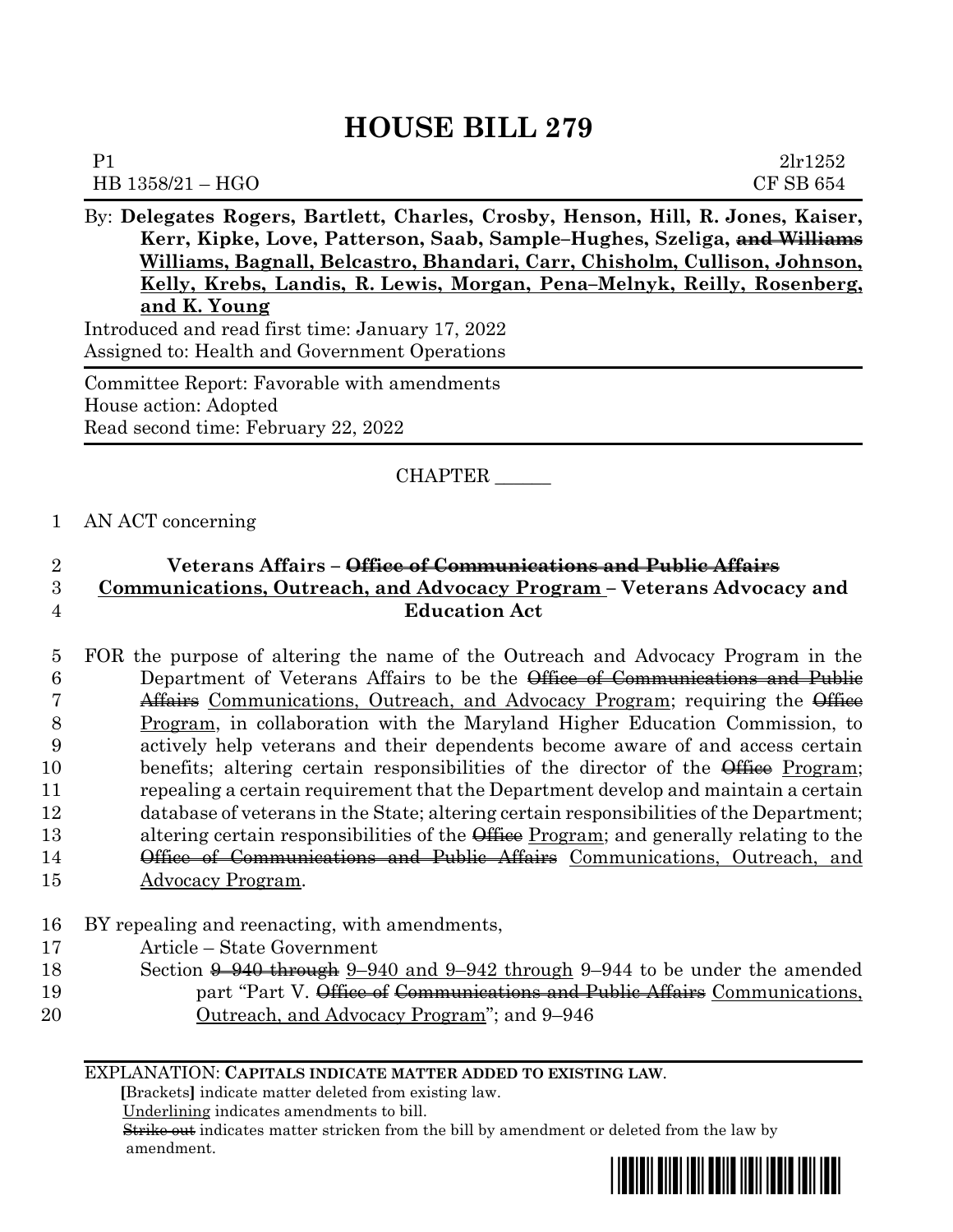|                                    | $\overline{2}$                                                                                                                                                           | <b>HOUSE BILL 279</b>                                                                                                                                                                         |  |  |  |
|------------------------------------|--------------------------------------------------------------------------------------------------------------------------------------------------------------------------|-----------------------------------------------------------------------------------------------------------------------------------------------------------------------------------------------|--|--|--|
| $\mathbf 1$<br>$\overline{2}$      | Annotated Code of Maryland<br>(2021 Replacement Volume)                                                                                                                  |                                                                                                                                                                                               |  |  |  |
| 3<br>$\overline{4}$<br>5<br>6<br>7 | <u>BY repealing and reenacting, without amendments,</u><br>Article - State Government<br>Section 9-941<br><b>Annotated Code of Maryland</b><br>(2021 Replacement Volume) |                                                                                                                                                                                               |  |  |  |
| 8<br>9                             | SECTION 1. BE IT ENACTED BY THE GENERAL ASSEMBLY OF MARYLAND,<br>That the Laws of Maryland read as follows:                                                              |                                                                                                                                                                                               |  |  |  |
| 10                                 |                                                                                                                                                                          | <b>Article - State Government</b>                                                                                                                                                             |  |  |  |
| 11<br>12                           |                                                                                                                                                                          | Part V. <b>[Outreach COMMUNICATIONS, OUTREACH</b> , and Advocacy Program] OFFICE<br>OF COMMUNICATIONS AND PUBLIC AFFAIRS.                                                                     |  |  |  |
| 13                                 | $9 - 940.$                                                                                                                                                               |                                                                                                                                                                                               |  |  |  |
| 14<br>15<br>16                     | (a)                                                                                                                                                                      | In this part, ["Program"] "OFFICE" means PART, "PROGRAM" MEANS the<br><b>[Outreach COMMUNICATIONS, OUTREACH, and Advocacy Program] OFFICE OF</b><br><b>COMMUNICATIONS AND PUBLIC AFFAIRS.</b> |  |  |  |
| 17<br>18                           | (b)                                                                                                                                                                      | There is an A [Outreach COMMUNICATIONS, OUTREACH, and Advocacy<br>Program <sup>}</sup> OFFICE OF COMMUNICATIONS AND PUBLIC AFFAIRS in the Department.                                         |  |  |  |
| 19                                 | $\left( \text{c}\right)$                                                                                                                                                 | The purpose of the $\{Program\}$ OFFICE is to ensure that:                                                                                                                                    |  |  |  |
| 20<br>$21\,$                       |                                                                                                                                                                          | (1) veterans are informed of the services, benefits, and assistance available<br>to them from the State and federal government AND COMMUNITY ORGANIZATIONS; and                               |  |  |  |
| 22<br>$23\,$                       |                                                                                                                                                                          | general issues relating to veterans needs are brought to the attention<br>(2)<br>of the Governor and the General Assembly in order for them to be addressed.                                  |  |  |  |
| 24                                 | $9 - 941.$                                                                                                                                                               |                                                                                                                                                                                               |  |  |  |
| 25                                 | (a)                                                                                                                                                                      | The Secretary shall appoint a director for the Program DFFICE.                                                                                                                                |  |  |  |
| 26                                 | (b)                                                                                                                                                                      | The director is entitled to the salary provided in the State budget.                                                                                                                          |  |  |  |
| $27\,$                             | $\left( \mathrm{c}\right)$                                                                                                                                               | The director shall administer and coordinate the Program <del>DFFICE</del> .                                                                                                                  |  |  |  |
| 28                                 | $9 - 942.$                                                                                                                                                               |                                                                                                                                                                                               |  |  |  |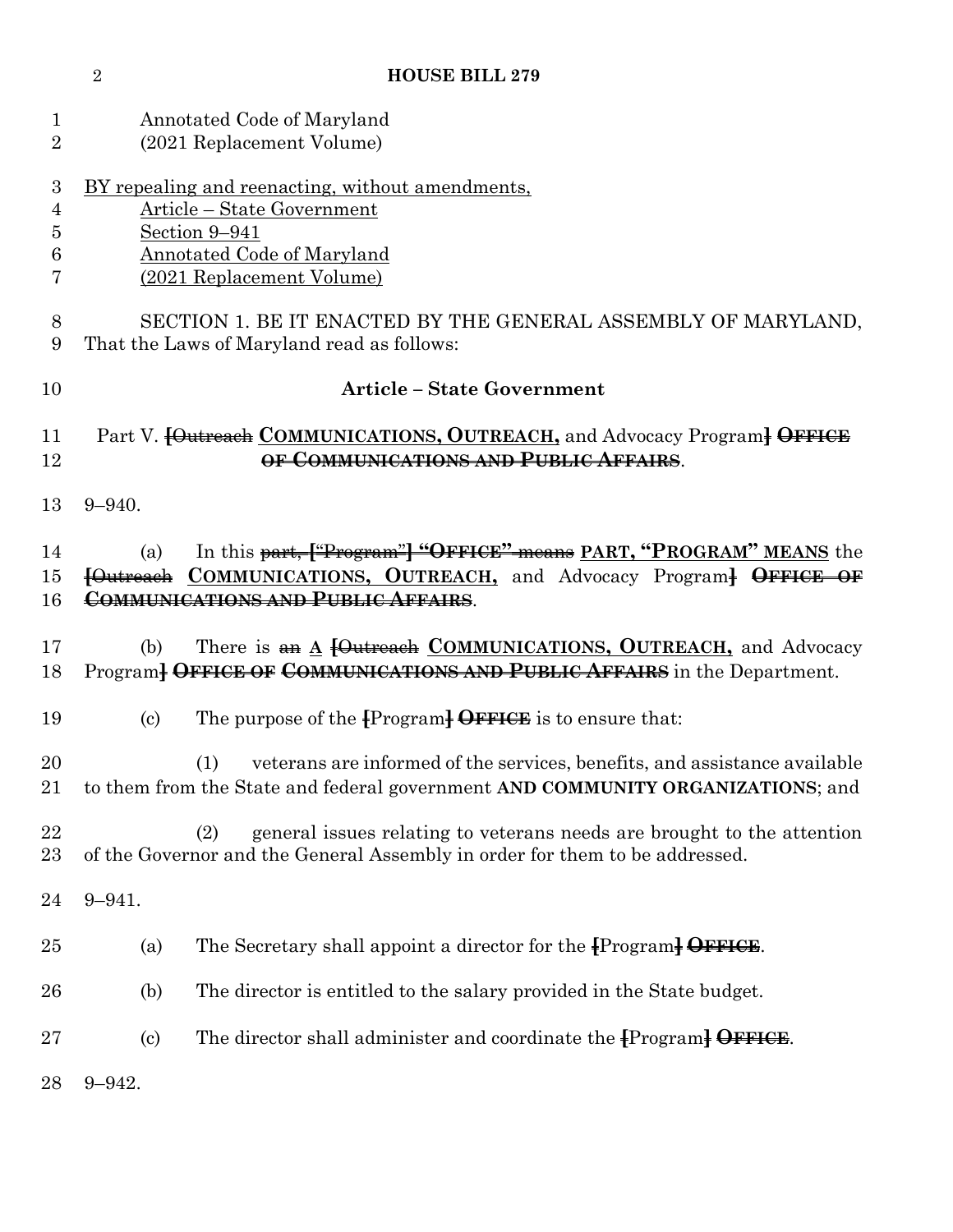## **HOUSE BILL 279** 3

 (a) The **[**Outreach and Advocacy Program**] OFFICE** shall actively help veterans and their dependents become aware of and access any service or benefit to which they are entitled including:

- (1) tax benefits;
- (2) health care benefits;
- (3) disability benefits; **AND**
- (4) pension benefits**[**; and
- (5) education**]**.

 **(B) THE OFFICE PROGRAM, IN COLLABORATION WITH THE MARYLAND HIGHER EDUCATION COMMISSION, SHALL ACTIVELY HELP VETERANS AND THEIR DEPENDENTS BECOME AWARE OF AND ACCESS EDUCATION AND TRAINING BENEFITS TO WHICH THEY ARE ENTITLED.**

**[**(b)**] (C)** The director of the **[**Program**] OFFICE** shall:

 (1) support veterans and their dependents through the service or benefit process; and

 **[**(2) keep in contact with the appropriate governmental unit as to the status of each claim of a veteran, a veteran's dependent, or a veteran's survivor.**]**

## **(2) REFER VETERANS, VETERANS' DEPENDENTS, AND VETERANS' SURVIVORS TO THE APPROPRIATE GOVERNMENTAL UNIT FOR CLAIM ASSISTANCE.**

9–943.

 (a) (1) For the purposes of reaching any veteran, veteran's dependent, or veteran's survivor in need of assistance in obtaining services or benefits granted by the law, the director shall develop and implement **[**an outreach**] A COMMUNICATIONS AND PUBLIC AFFAIRS OUTREACH** plan.

 (2) In order to carry out the director's responsibilities under paragraph (1) of this subsection, the director may:

- 
- (i) enter into contracts; and

 (ii) work with governmental units and community–based organizations, including the Maryland Department of Health, the Department of Aging, faith–based groups, veterans groups, senior centers, adult day care centers, institutions of higher education, and other entities the director considers appropriate.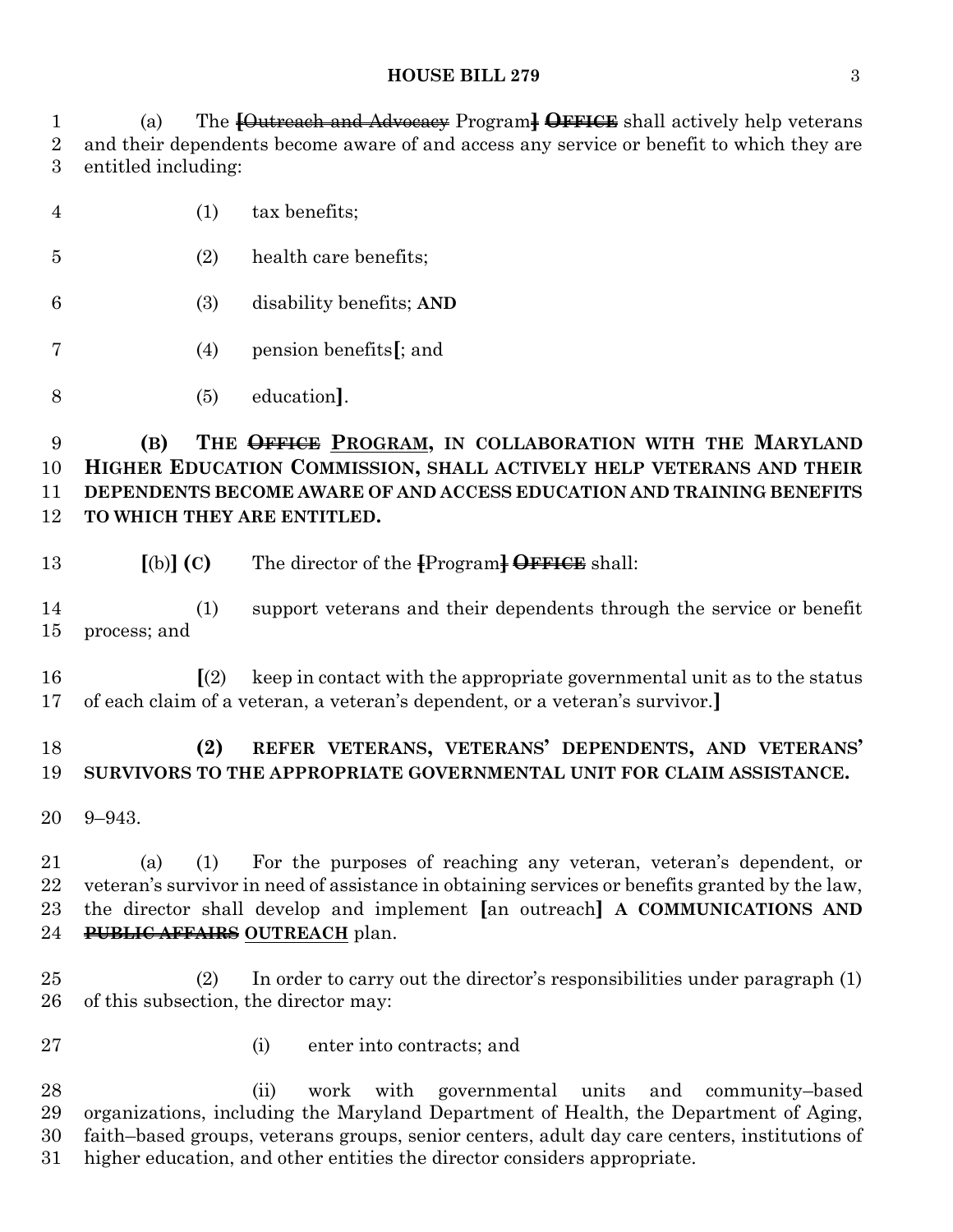#### **HOUSE BILL 279**

 (b) (1) The director shall develop mechanisms for outreach to be disseminated by direct mail and through community–based veterans organizations, the Department of Veterans Affairs, the Department of Human Services, the Maryland Department of Health, and any other State agency or unit the director considers appropriate.

 (2) **[**The mechanisms for outreach**] COMMUNICATION MECHANISMS** shall include:

 (i) **[**the development of a pamphlet**] DESIGNING MARKETING MATERIALS** describing the services provided by the **[**Outreach and Advocacy Program**] DEPARTMENT**;

- 
- (ii) a regular **ELECTRONIC** newsletter;

 (iii) brochures describing various benefits or any other issue or benefit of interest to veterans or their dependents; and

- 
- (iv) other measures the director considers appropriate.

 (c) The Department shall **[**develop and maintain a database of veterans in the State**] COMMUNICATE WELCOME HOME INFORMATION TO VETERANS RETURNING TO THE STATE**.

 (d) The Department, in conjunction with the types of community–based organizations listed in subsection (a)(2) of this section, shall develop **[**a survey**] COMMUNICATION TOOLS** to assist in identifying veterans and dependents who may be eligible for **[**pension programs**] BENEFITS AND PROGRAMS OFFERED BY THE DEPARTMENT**.

(e) The **[**Program**] OFFICE** shall:

 (1) **[**in conjunction with other governmental units and community–based groups, seek out veterans and their dependents who may be eligible for pension program benefits; and**] MANAGE THE MARYLAND VETERANS SERVICE ANIMAL PROGRAM AND FUND ESTABLISHED UNDER PART VIII OF THIS SUBTITLE;**

 (2) **[**provide wounded or disabled veterans with information on available services and benefits and support in obtaining these services and benefits**] COORDINATE THE RESPONSIBILITIES OF VETERANS' SERVICES SPECIALISTS DESIGNATED UNDER § 9–944 OF THIS SUBTITLE; AND**

 **(3) MANAGE DEPARTMENT MEDIA RELATIONS, WEB CONTENT, SOCIAL MEDIA, INTERNAL AND EXTERNAL COMMUNICATIONS, CUSTOMER SERVICE TRAINING, AND INTERGOVERNMENTAL RELATIONS**.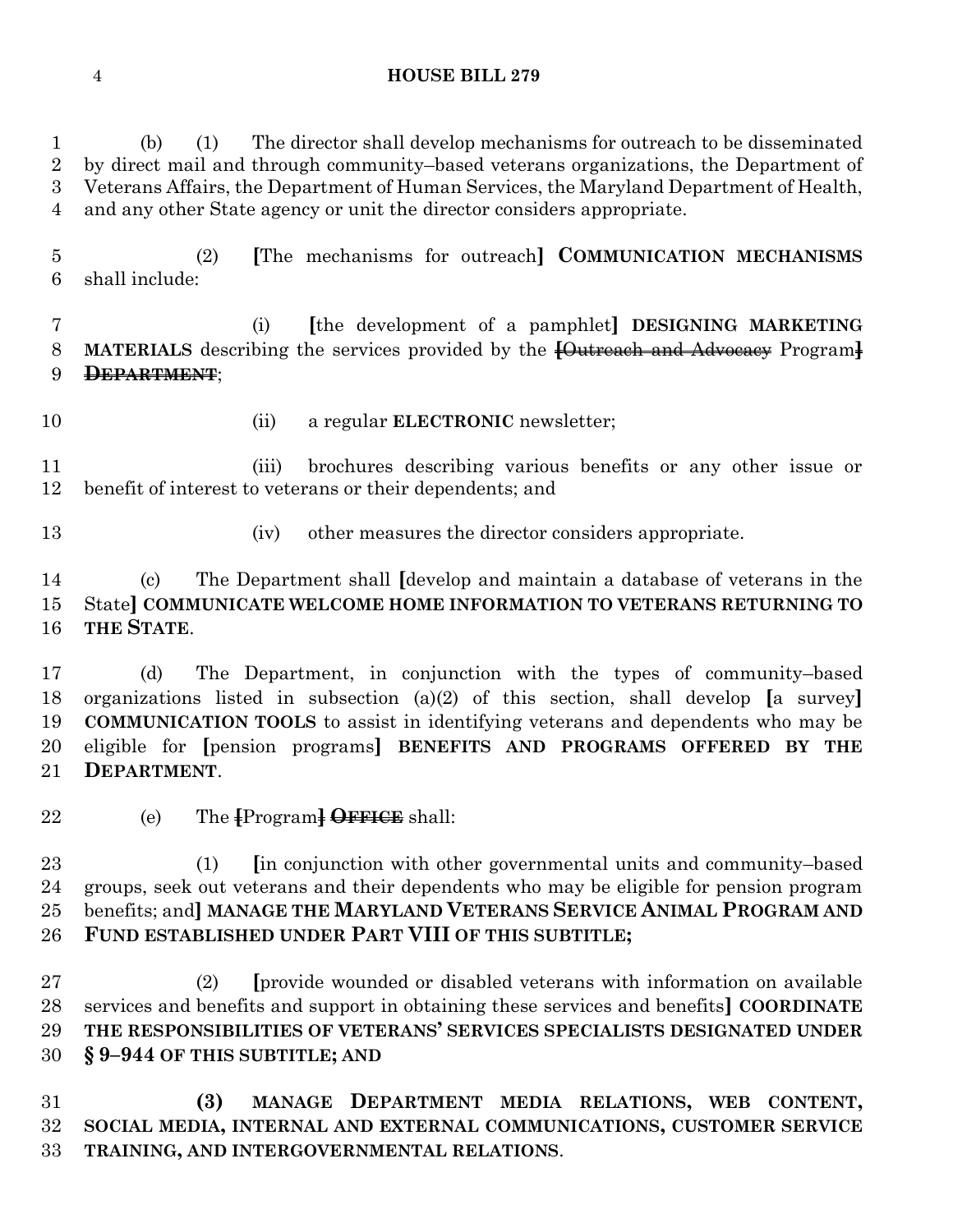**HOUSE BILL 279** 5

# **(F) THE DIRECTOR SHALL SERVE, AS NECESSARY, AS THE SECRETARY'S DESIGNEE TO APPROPRIATE COMMISSIONS, WORKGROUPS, AND COUNCILS.**

9–944.

 (a) In this section, "specialist" means an employee designated by a governmental unit who is responsible for responding to and assisting veterans who are employed by the unit or who contact the unit for assistance.

(b) Each governmental unit shall:

 (1) designate an employee of the unit, who to the extent practicable is a veteran, as a veterans' services specialist for the unit and whose duties include the coordination of veterans' services with the Department;

 (2) provide the Department with any nonprotected or nonprivate information about services the unit provides to veterans; and

- 13 (3) post on the unit's website:
- 14 (i) all services available for veterans from the unit:

 (ii) the contact information for the unit's veterans' services specialist; and

 (iii) a link to the Department with the contact information for the director of the **[**Outreach and Advocacy Program in the Department**] OFFICE**.

(c) The veterans' services specialist shall:

 (1) coordinate the provision of veterans' services available through the unit with the Department; and

 (2) attend annual training that the Department provides concerning the coordination of veterans' services.

 (d) On request for services by a veteran, a governmental unit that does not provide services to veterans shall direct the veteran to contact the Department and provide the veteran with the Department contact information.

(e) The Department shall:

 (1) coordinate a meeting each quarter, or as otherwise necessary, with governmental units to discuss and receive information concerning the implementation of the requirements of this section; and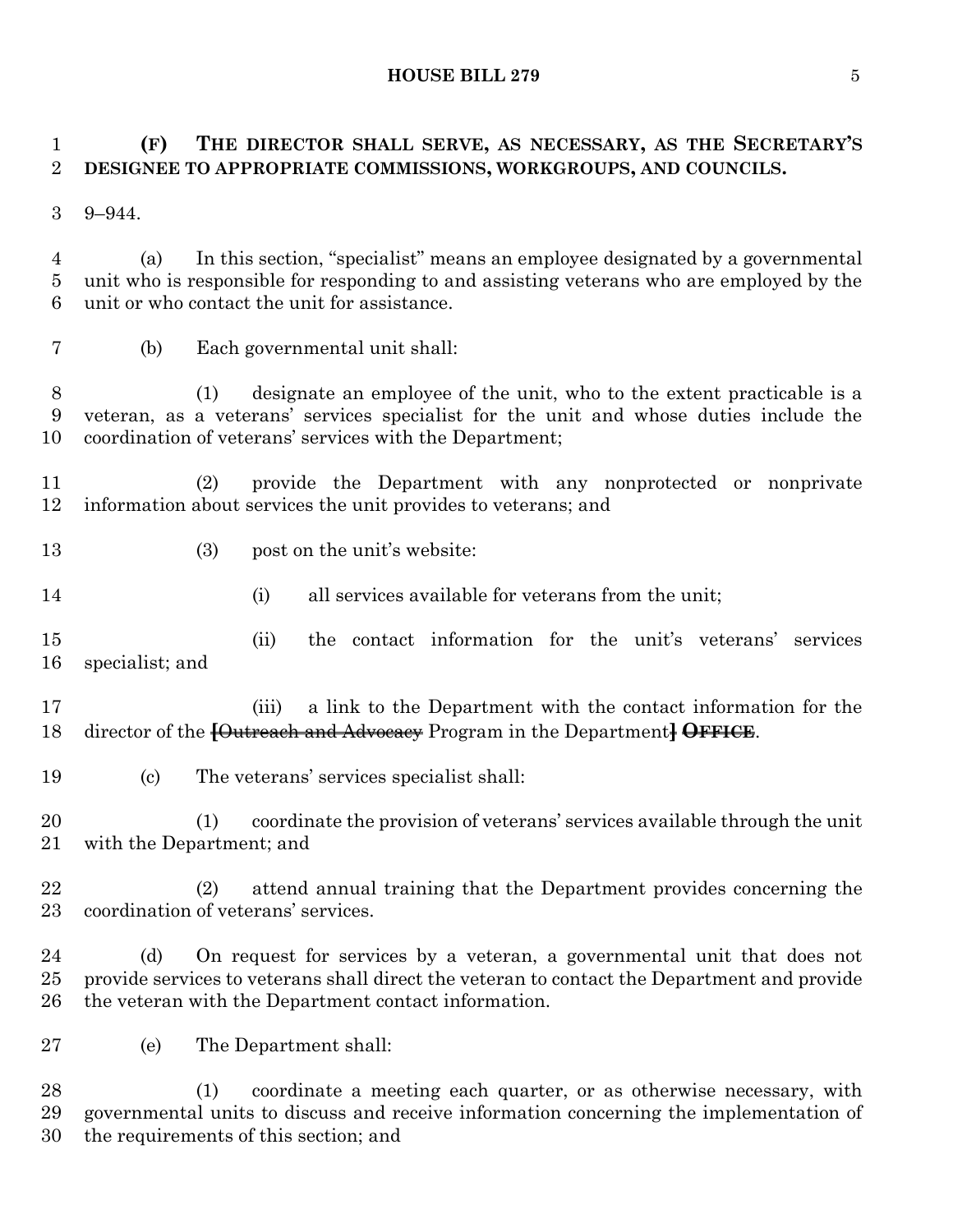# **HOUSE BILL 279**

| 1<br>$\overline{2}$<br>3 | on or before January 15 each year, report on the implementation of the<br>(2)<br>requirements of this section to the Governor and, in accordance with $\S 2-1257$ of this article,<br>the General Assembly.                                                               |
|--------------------------|---------------------------------------------------------------------------------------------------------------------------------------------------------------------------------------------------------------------------------------------------------------------------|
| $\overline{4}$           | Part VI. Reporting.                                                                                                                                                                                                                                                       |
| 5                        | $9 - 946.$                                                                                                                                                                                                                                                                |
| 6<br>7                   | The Secretary shall submit a report by December 31 of each year to the Governor<br>and, in accordance with $\S 2-1257$ of this article, the General Assembly, that includes:                                                                                              |
| 8                        | the number of:<br>(1)                                                                                                                                                                                                                                                     |
| 9                        | (i)<br>requests for help in obtaining benefits; [and]                                                                                                                                                                                                                     |
| 10<br>11<br>12<br>13     | [veterans, veterans' dependents, and veterans' survivors helped]<br>(ii)<br>PUBLIC CONTACTS MADE by the [Outreach and Advocacy Program by category] OFFICE<br>OF COMMUNICATIONS AND PUBLIC AFFAIRS<br>BY THE<br>COMMUNICATIONS,<br><b>OUTREACH, AND ADVOCACY PROGRAM;</b> |
| 14<br>15                 | $\sqrt{(2)}$<br>the benefits obtained through the Outreach and Advocacy Program by<br>category;                                                                                                                                                                           |
| 16<br>17                 | the average length of time it takes to process benefit requests and for a<br>(3)<br>recipient to access health benefits;                                                                                                                                                  |
| 18<br>19                 | VETERANS ENROLLED IN THE UNITED STATES VETERANS<br>(III)<br><b>HEALTH ADMINISTRATION; AND</b>                                                                                                                                                                             |
| 20                       | VETERANS RECEIVING BENEFITS;<br>(IV)                                                                                                                                                                                                                                      |
| 21<br>22                 | the average amount of disability and pension benefits received<br>$(4)$ (2)<br>by qualified individuals in this State compared to individuals in other states;                                                                                                            |
| $23\,$<br>24             | a detailed description of the outreach plan in the Outreach and<br>(5)<br>Advocacy Program;                                                                                                                                                                               |
| $25\,$<br>26<br>$27\,$   | [(6)] (3)<br>account of the costs of<br>operating the <del>[Outreach</del><br>an<br>OUTREACH,<br>Advocacy<br>COMMUNICATIONS,<br>Program <sup>1</sup><br><b>OFFICE</b><br>and<br>$\rightarrow$<br>COMMUNICATIONS AND PUBLIC AFFAIRS;                                       |
| $^{28}$<br>29            | a status of the accomplishments for, efficacy of, efficiency of, and<br>[(7)] (4)<br>level of resources available for each of the following programs:                                                                                                                     |

(i) cemetery;